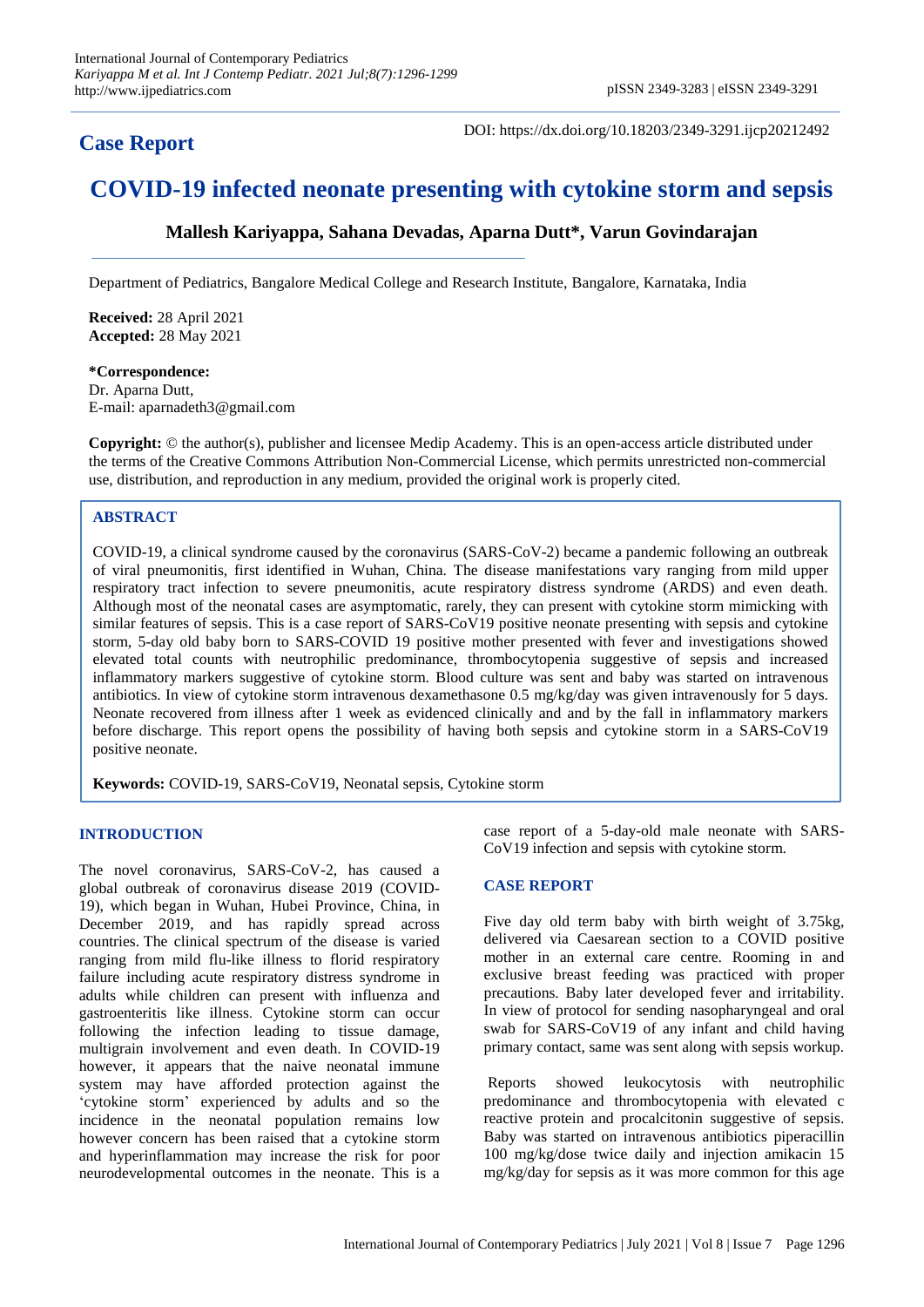and treatable. Baby turned out to be SARS-COV 2 positive on day 6 of life and was referred to our designated covid center for further management.

At admission baby was afebrile, vitals were stable and saturation was maintaining on all four limbs. Vitals and temperature were monitored sixth hourly and daily weight checking was done. Baby had two episodes of fever after one day of admission of the range 100 to 101°F. No bleeding manifestations for the neonate in spite of low platelet count. Chest x-ray was taken and was within normal limits. Rooming in was practiced since the neonate was clinically stable and was exclusively breastfed by mother with adequate precautions. Repeat investigations were sent for the neonate on 2<sup>nd</sup> day of admission which showed features

suggestive of infection leukocytosis, thrombocytopenia, elevated C reactive protein and procalcitonin which pointed towards sepsis and the neonate was on intravenous antibiotics for the same. Inflammatory markers D dimer, serum ferritin, LDH, interleukin 6 were elevated for the child correlating with cytokine storm. Intravenous dexamethasone 0.6 mg/kg/day was added on day 3 of admission in view of cytokine storm. Intravenous dexamethasone was given for 5 days along with antibiotics for sepsis. Baby was asymptomatic throughout. No signs of respiratory distress or desaturation was present. Repeat investigations were sent which showed improving platelet counts, C-reactive protein and procalcitonin in normal range with decreasing levels of inflammatory markers. Clinically baby was active and taking feeds well.

**Table 1: Investigations**

| <b>Variables</b>      | Day $5$ | Day 6  | Day 8                    | $\bf Dav 10$ | Day $12$ |
|-----------------------|---------|--------|--------------------------|--------------|----------|
| <b>Total count</b>    | 17,200  | 39,200 | 20,300                   | 13,100       | 15,000   |
| N/L                   | 67/14   | 82/14  | 64/27                    | 62/32        | 55/42    |
| <b>Platelets</b>      | 218,000 | 17,000 | 14,000                   | 64,000       | 360,000  |
| Hb(g/dL)              | 17      | 15     | 13.7                     | 14           | 14.2     |
| $CRP$ (mg/L)          |         | 116    | 87                       | 31           | 5.78     |
| Procalcitonin (ng/mL) |         | 90     | ۰                        | 58           | 0.66     |
| S. Ferritin (ng/mL)   |         | 107    | 720                      | 689          | 820      |
| D-dimer (mcg/mL)      |         | 5      | ۰                        | 2            |          |
| LDH (U/L)             |         | 524    | 613                      | 600          | 461      |
| IL-6 $(pg/mL)$        |         | 21.8   | $\overline{\phantom{0}}$ | 13.55        | 6        |



#### **Figure 1: chest xray**

Repeat swab for SARS-CoV19 was done for the neonate and turned out to be negative. Baby was discharged home on day 14 of life with discharge weight of 3.7 kg after proper counselling about the breast feeding and safety precautions and advised for further follow-up to next weeks.

#### **DISCUSSION**

SARS-CoV2 infection is on the rise in pediatric population and infection in neonates have also been reported. Although the COVID-19 can affect all age groups, the disease is usually milder in children than in adults, usually accompanied by non-specific symptoms, especially in neonates. This case report is about a covid positive neonate with sepsis and cytokine storm which is a rare occurrence.

Children infected with SARS-CoV 2 usually have contact with a positive case. In neonates' reports have shown the possibility of vertical transmission. The mean incubation period is 5 days with a range of two to fourteen days.1,2 The clinical presentation of COVID-19 in children and neonate can range from asymptomatic infection to severe respiratory distress. Common clinical symptoms include fever, fatigue and dry cough. Some patients can have upper respiratory manifestations like nasal obstruction, nasal discharge and sore throat, while others have gastrointestinal symptoms mainly abdominal discomfort, vomiting, abdominal pain, and diarrhea.<sup>3</sup>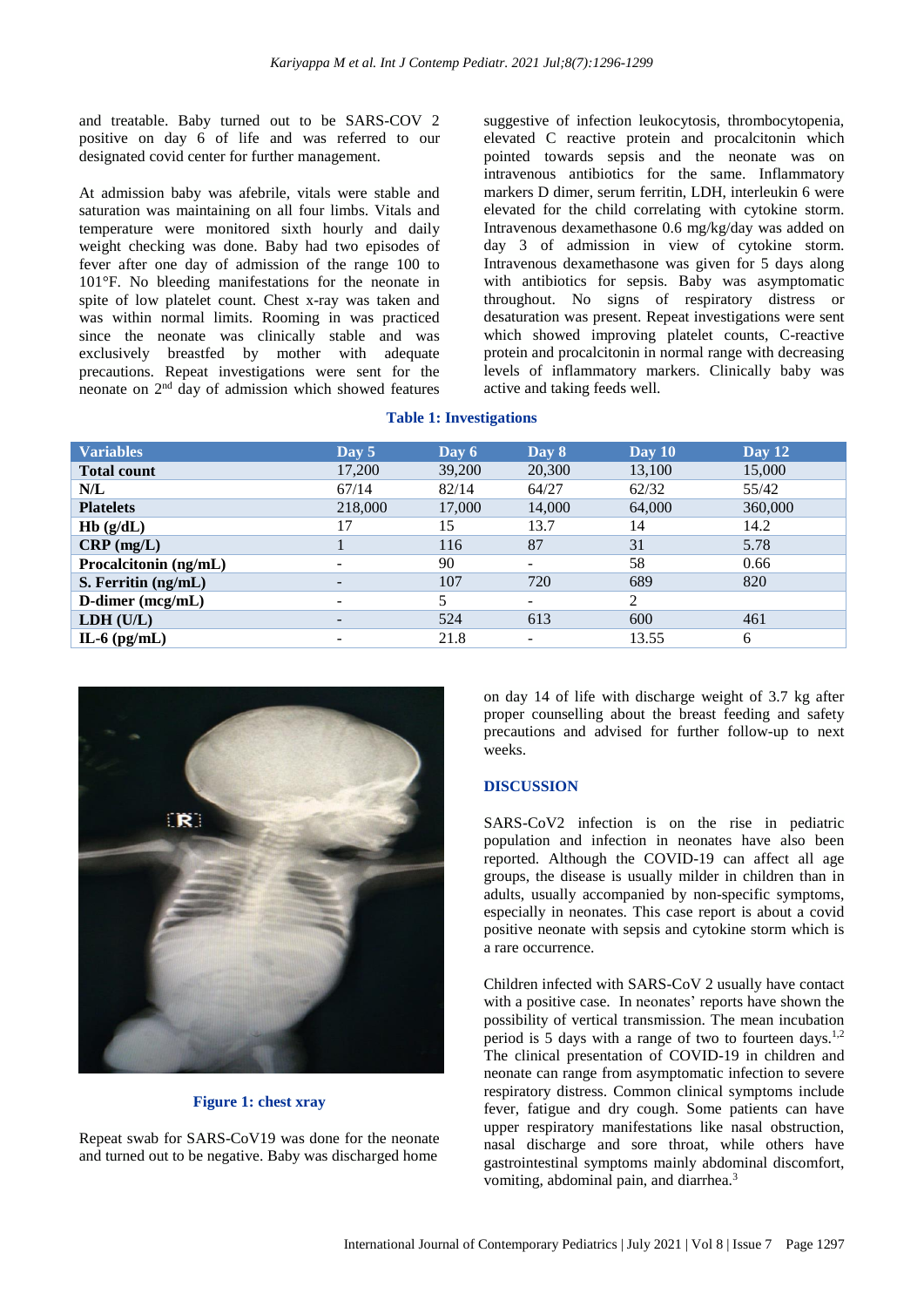COVID-19 infection is accompanied by an aggressive inflammatory response resulting in the release of a large amount of pro-inflammatory cytokines like IL-6, IL-1, TNF-α, and interferon known as "cytokine storm".<sup>4</sup> This increase in interferon resulting in influx of various immune cells resulting from destabilization of endothelial cell to cell interactions, damage of vascular barrier, capillary damage, diffuse alveolar damage, multiorgan failure, and ultimately death. Cytokine storm is responsible for acute lung injury or its more severe form ARDS.<sup>5</sup> The cytokine storm correlated directly with lung injury, multi-organ failure, and unfavorable prognosis of severe COVID-19. The early recognition of cytokine storm and the prompt treatment can lead to better outcome.<sup>4</sup>

Neonatal sepsis is a serious health issue and is often associated with a high mortality rate. Early diagnosis and implementation of appropriate antibiotic therapy has a crucial role in improving the survival rate of infants with sepsis. Though the "gold standard" for a diagnosis of the systemic infection is the isolation of pathogens from peripheral blood, but the sensitivity of this method is low and thus, a diagnosis of sepsis cannot be excluded even when these results are negative.<sup>6</sup>

Diagnostic markers like C reactive protein, procalcitonin, IL6, IL8, CD11b, and CD64 are early sensitive markers of neonatal sepsis. 7 In COVID-19 infection C-reactive protein and erythrocyte sedimentation rate are usually increased while procalcitonin levels are normal and the elevation of procalcitonin usually indicates a secondary bacterial infection. Lactate dehydrogenase, ferritin, Ddimer, and creatine kinase elevation is usually associated with severe COVID-19 infection.<sup>4</sup>

Therapeutic options for COVID-19 include steroids, intravenous immunoglobulin, selective cytokine blockade (e.g., anakinra or tocilizumab), Remdesivir, hydoxychloroquine and Janus kinase inhibition.<sup>8</sup> Tocilizumab and other anti-interleukin-6 (anti-IL6) monoclonal antibodies have been proposed as potential treatment options for patients with COVID-19-related cytokine storm (COVID19-CS) but not much studies are available to show their use in neonates. The randomized evaluation of COVID-19 Therapy (recovery) trial, randomized, open-label trial in hospitalized patients with COVID-19, showed that the mortality rate was reduced in patients who received dexamethasone than among those who received the standard of care.<sup>9</sup> Several studies have demonstrated the benefit of using low-dose steroids early in the course of infection, including more rapid resolution of hypoxia, less need for mechanical ventilation, fewer ICU transfers, and shorter duration of hospital stay.<sup>10</sup>

For this COVID positive neonate with sepsis and cytokine storm low dose steroids under antibiotic coverage was the logical approach.

#### **CONCLUSION**

In neonates various presentations of COVID19 infection have to be kept in mind along with the possibility of coinfection leading to sepsis. Timely diagnosis of the infection and intervention is necessary to prevent the various complications. In our case timely administration of steroids for tackling cytokine storm under adequate antibiotic coverage played the crucial role in recovery.

#### **ACKNOWLEDGEMENTS**

The authors would like to thank the patient's family for their cooperation and for consenting the publication of this manuscript. They will also like to thank the enormous effort done by all at our hospital and the COVID task force in the fight against the current COVID-19 pandemic.

*Funding: No funding sources Conflict of interest: None declared Ethical approval: Not required*

#### **REFERENCES**

- 1. Zeng L, Xia S, Yuan W, Yan K, Xiao F, Shao J, Zhou W. Neonatal early-onset infection with SARS-CoV-2 in 33 neonates born to mothers with COVID-19 in Wuhan, China. JAMA Pediatr. 2020;174(7):722-5.
- 2. Alzamora MC, Paredes T, Caceres D, Webb CM, Valdez LM, La Rosa M. Severe COVID-19 during pregnancy and possible vertical transmission. Am J Perinatol. 2020;37(08):861-5.
- 3. Lu Q, Shi Y. Coronavirus disease (COVID-19) and neonate: what neonatologist needs to know. J Med Virol. 2020;92(6):564-7.
- 4. Ragab D, Salah Eldin H, Taeimah M, Khattar R, Salem R. The COVID-19 Cytokine Storm; What We Know So Far. Front Immunol. 2020;11:1446.
- 5. Shimizu M. Clinical features of cytokine storm syndrome. In: Cron R, Behrens E editors. Cytokine Storm Syndrome. Cham: Springer. 2019;31-42.
- 6. Khaertynov S, Boichuk SV, Khaiboullina SF, Anokhin VA, Andreeva AA, Lombardi VC et al. Comparative Assessment of Cytokine Pattern in Early and Late Onset of Neonatal Sepsis. J Immunol res. 2017;8601063:8.
- 7. Ng PC. Diagnostic markers of infection in neonates, Archives of Disease in Childhood-Fetal and Neonatal Edition. 2004;89:F229-35.
- 8. Martinez MA. Compounds with therapeutic potential against novel respiratory 2019 coronavirus. Antimicrob. Agents Chemother. 2020;64(5):e00399-20.
- 9. Recovery Collaborative Group, Horby P, Lim WS. Dexamethasone in hospitalized patients with COVID-19-preliminary report. N Engl J Med. 2020;384(8):693-704.